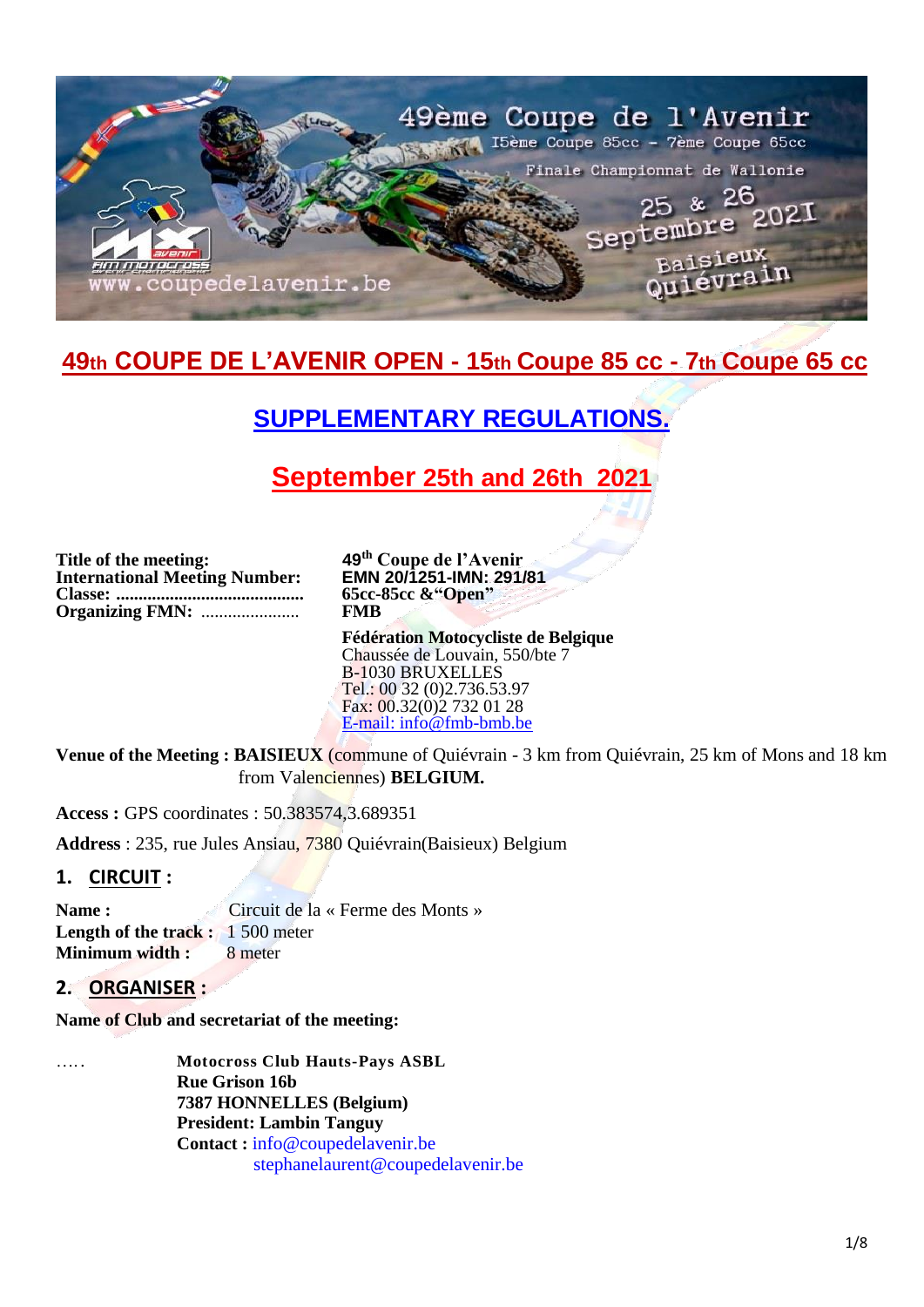## **3. WELCOME**

**Address:**

- "Just before the entrance of the circuit", 235 rue Jules Ansiau, 7380 Quiévrain (Baisieux)
- **Tél. : +32 478 77 00 12**
- *Open on :*
	- **Friday September 24th 2021 : from 12 h 00 to 21 h 00**
		- **Saturday September 25th 2021 : from 07 h 00 to 21 h 00**
	- **Sunday September 26th 2021 : from 07 h 00 to 14 h 00**

## **4. OFFICIALS :**

| Jury:                     | <b>Jury president:</b><br>Jury member:<br><b>Assistant Jury member:</b> |                                                                                                                                                                 | Petre Goris TBC<br>Chrsistian Dejasse TBC<br>depending on the case, selected among the delegates             |  |
|---------------------------|-------------------------------------------------------------------------|-----------------------------------------------------------------------------------------------------------------------------------------------------------------|--------------------------------------------------------------------------------------------------------------|--|
|                           | <b>Clerk of the course:</b>                                             | Francis Prince.                                                                                                                                                 |                                                                                                              |  |
| <b>Sporting stewards:</b> |                                                                         | Dewolf F - Honof P - Lenaerts M - Vereyt G - Camerman S.                                                                                                        |                                                                                                              |  |
| Time keeping:             |                                                                         | Beckers Godelieve, Volgeleer Siebe<br>Computer: Nijs Danny, Desiron Sylvain<br><b>Transponders: Luytens Chantal</b><br>Starting grid: Op de Beeck Gust en Ronny |                                                                                                              |  |
|                           | <b>Technical stewards:</b>                                              |                                                                                                                                                                 | Lieven Van Weyenberg, Charles Claes, Wim Smolders,<br>Jean-Pierre Damiaens, Guido Damiaens, Kathleen Depuydt |  |
|                           | Environmental steward : Jérome Degreef.                                 |                                                                                                                                                                 |                                                                                                              |  |
| <b>Paddock Official:</b>  |                                                                         | Robert Nisolle.                                                                                                                                                 |                                                                                                              |  |

- The meeting will be organized in accordance with the FIM Europe and FMB Sporting Codes and the present Supplementary Regulations which have been duly examined and approved by the FMB.
- The **Coupe de l'Avenir** consists of 3 separate competition: the **Coupe de l'Avenir Open -21 years**, the **Coupe85cc** and the **Coupe65cc**
- Additional to the **"Coupe de l'Avenir",** races for the Wallonia championship are foreseen.The best riders in the 65cc,85cc&125cc categories of this support event will form a "Coupe de l'Avenir" team and will participate in the qualifying heats and races of the **"Coupe de l'Avenir"** with the national teams.
- There will be 15 national teams + one team from the Wallonia championship -21 years.
- The 1<sup>st</sup> circuit control will take place on Friday September 24th 2021 at 15h.
- A meeting with the organisers will take place on Friday September 24th 2021 at 17h. in the Jury room.

# **5. ENTRIES :**

Entry forms approved by the FMN of the participant must be sent to the secretariat of the meeting, at the above mentioned address, before **September 7th 2021.**

The secretary of the meeting will send copies of the entries to the FMB.

**The number of Nations is limited to 15 teams per Coupe (Coupe de l'Avenir Open, Coupe 85cc, Coupe 65cc). In case more than 15 teams are entered , priority will be given to the Nations participating in all 3 Coupes and to the first nations registered !**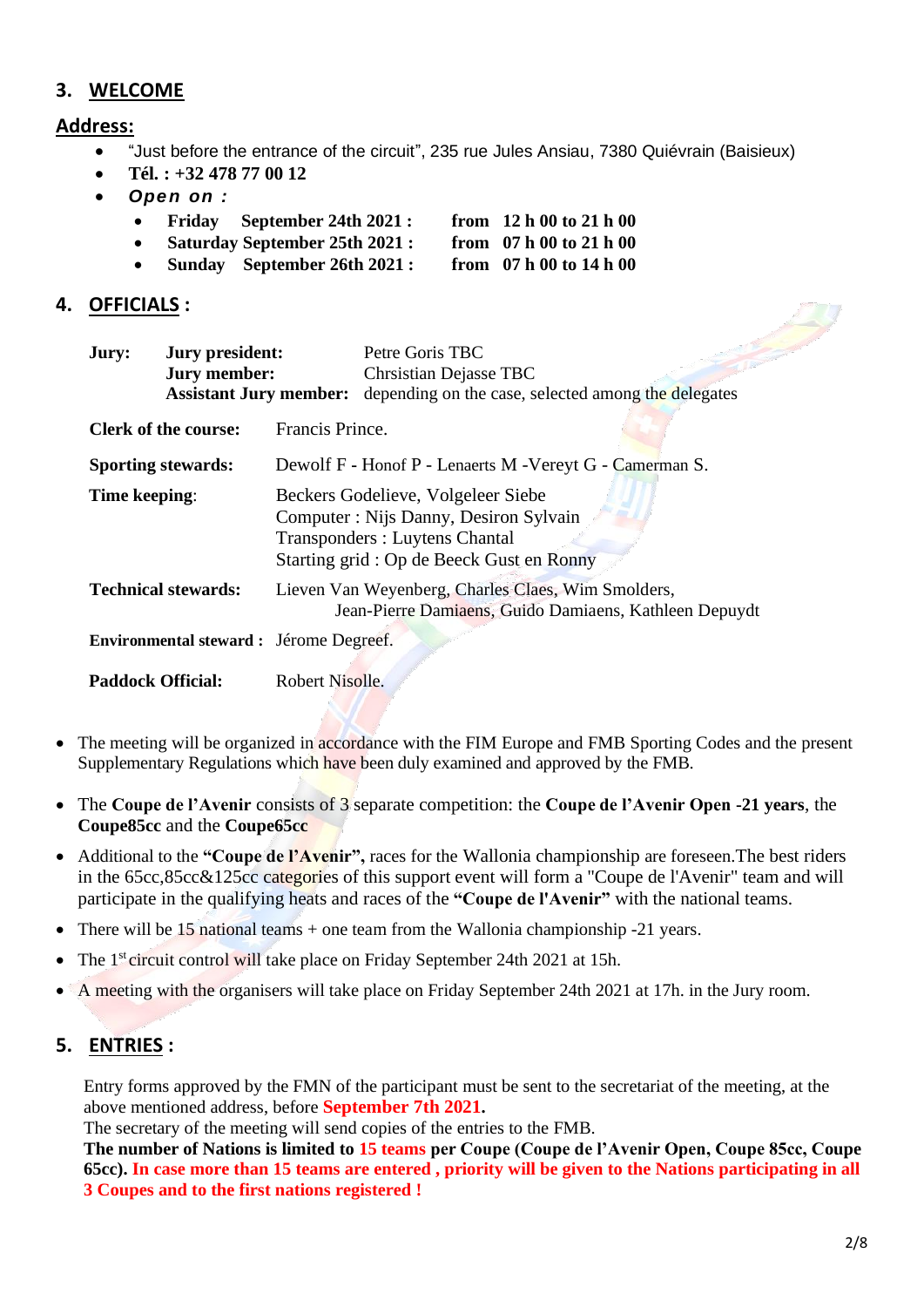## **6. PARTICIPANTS :**

**Each national team will consist of 3 riders.**

**The riders of a team must be holders of the passport of the country they represent but can be holders of a license issuded by any FMN.**

The meeting is entered on the "FIM-EUROPE" MX Open Calendar and is open for riders in possession of an European, International, or a National License with a start permission of their FMN valid for this event. (insurance according to the FIM/FIM-EUROPE conditions).

A change of rider can be authorised till the end of the Technical Verifications prior to the meeting.

The **« Coupe de l'Avenir Open »** is open to riders who are at least **13 years old for EMX125cc**, **14 years for EMX250, 15 years for EMX2T and 16 years for EMX OPEN.**

**The limit for the minimum age starts on the date of the rider's birthday.**

**The maximum age is 17 for the EMX 125cc and 21 years for EMX250&EMX OPEN. The maximum age finishes at the end of the calendar year in which the rider reaches the age of 17 or 21 years.**

- **Riders born between: 01/01/2004 and 25/09/2008 for EMX125cc**
	- **01/01/2000 and 25/09/2007 for EMX250**
	- **01/01/2000 and 25/09/2006 for EMX2T**
	- **01/01/2000 and 25/09/2005 for EMX OPEN**

**Following riders are not allowed to participate in the "Coupe de l'Avenir Open":**

- **- The riders classified among the first 3 of the final standings of a World Championship MXGP/MX2 of the past years or the current year.**
- **- A rider who won individually the "Coupe de l'Avenir Open" in the past.**

**The national teams are to be composed as follows:**

**Rider 1:One rider in "MX2"class (on a EMX250 2or4 stroke motorcycle) :** over 175cc and up to 250cc for 2-stroke and 4-stroke engines

**Rider 2:One rider in "125cc 2T" class (on a EMX125cc motorcycle) :** up to 125cc for 2-stroke engines

**Rider 3:One rider in "Open" class (on a EMX125cc/250cc/2T/OPEN motorcycle) :** from 125cc up to 500cc for 2-stroke and over 175cc up to 650cc for 4-stroke engines.

#### **The « Coupe 85cc.» is open to riders who are at least 11 years old.**

**The limit for the minimum age starts on the date of the rider's birthday.**

**The maximum age is 14 years.**

**The maximum age finishes at the end of the calendar year in which the rider reaches the age of 14 years.**

**Riders born between 01/01/2007 and 25/09/2010.**

#### **A rider already individually winner of the Coupe 85cc can no more participate in this Coupe.**

Each national team will consist of 3 riders**.**

The national teams will be composed as follows: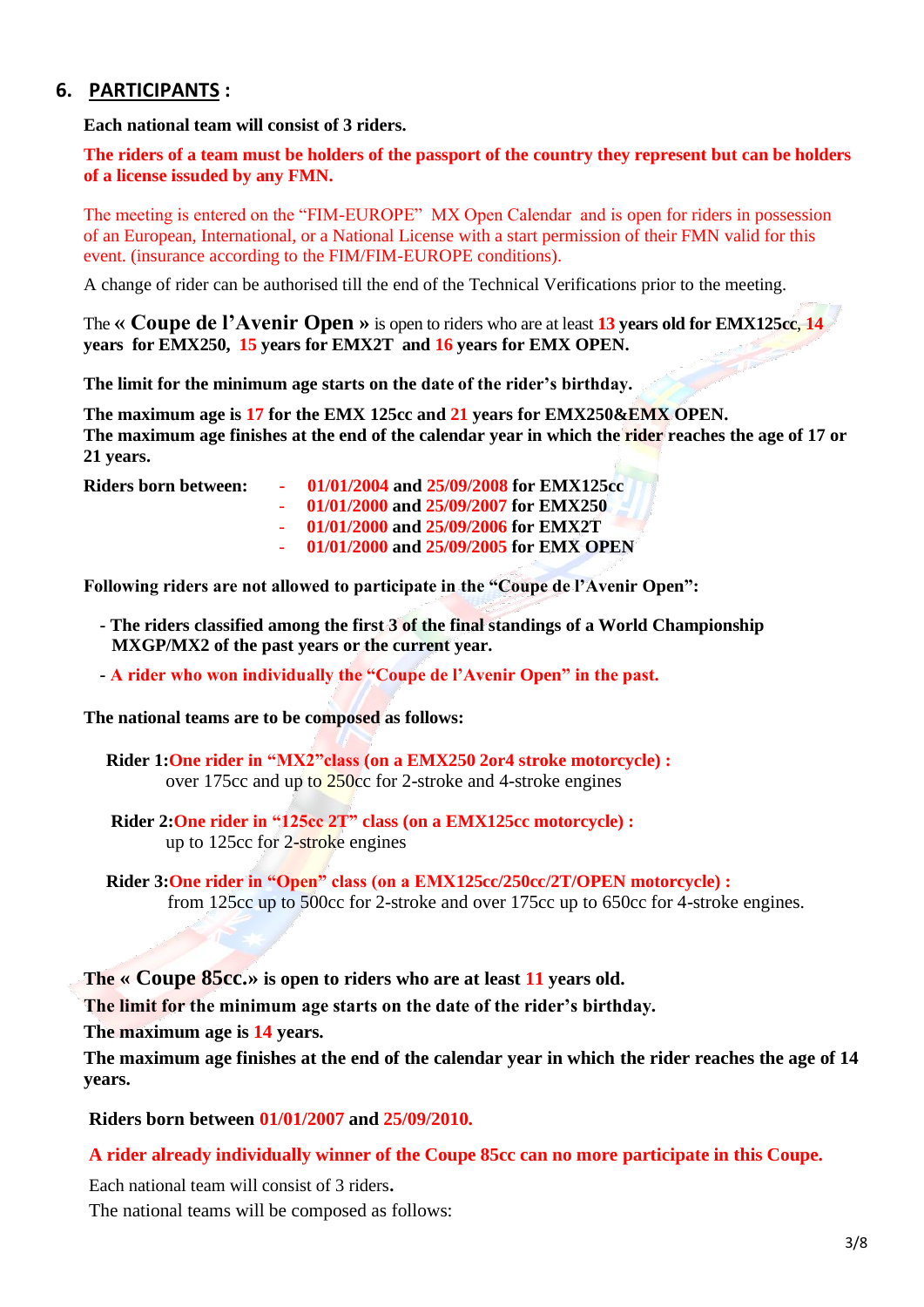**3 riders on motorcycles as follows:** 

**The 3 riders on a motorcycle with capacity of 65cc to 85cc – 2-stroke engines**

**The « Coupe 65cc.» is open to riders who have reached the minimum age of 8 year. The limit for the minimum age starts on the rider's birthday. The maximum age is 12 years.**

**The maximum age finishes at the end of the calendar year in which the rider reaches the age of 12 years**

**Riders born between 01/01/2009 and 25/09/2013.**

**A rider already individually winner of the Coupe 65cc can no more participate in this Coupe.**

**Each national team will consist of 3 riders.**

The national teams will be composed as follows: **The 3 riders on 50cc to 65cc motorcycles for 2-stroke engines.**

#### **7. PROCEDURE OF THE MEETING :**

**The 3 riders of each team have to participate in each races.**

**The « Coupe de l'Avenir Open » will take place in 3 races, each of 20 min. + 2 laps:**

**1st race: riders classes MX2 + "125cc2T" + "Open"**

 $2<sup>nd</sup>$  race : riders classes  $MX2 + "125cc2T" + "Open$ 

**3rd race : riders classes MX2 + "125cc2T" + "Open"**

**The « Coupe 85cc." will take place in 3 races, each of 15 min. + 2 laps.**

| 1st race:    | rider $1 +$ rider $2 +$ rider 3 |
|--------------|---------------------------------|
| $2nd$ race : | rider $1 +$ rider $2 +$ rider 3 |
| 3rd race:    | rider $1 +$ rider $2 +$ rider 3 |

**The « Coupe 65cc." will take place in 2 races, each of 12 min. + 2 laps.**

1st race:  $\arctan 1 + \arctan 2 + \arctan 3$  $2<sup>nd</sup>$  race : rider  $1 +$  rider  $2 +$  rider 3

#### **8. TECHNICAL CONTROL AND VERIFICATIONS :**

Saturday September 25th 2021: from 8h00 to 11h00

## **9. MOTORCYCLES AND EQUIPMENT :**

The motorcycles must be equipped according to the requirements of the FIM Technical Rules for MX. **For 85cc: wheel (rim) dimensions: Front: max. 19 inches. Rear: max. 16 inches For 65cc: Wheel (rim)dimensions: Front: max. 14 inches. Rear: max. 12 inches**

#### **10. JURY MEETINGS :**

| Saturday September 25th:  | $1_{st}$ meeting | at 11 h 00 |
|---------------------------|------------------|------------|
|                           | $2_{nd}$ meeting | at 18 h 15 |
| Sunday September $26th$ : | $3_{rd}$ meeting | at 19 h 00 |

#### **11. BRIEFING WITH THE RIDERS :**

A briefing with the riders will take place on Saturday 25th September at **16h30**, at the starting grid.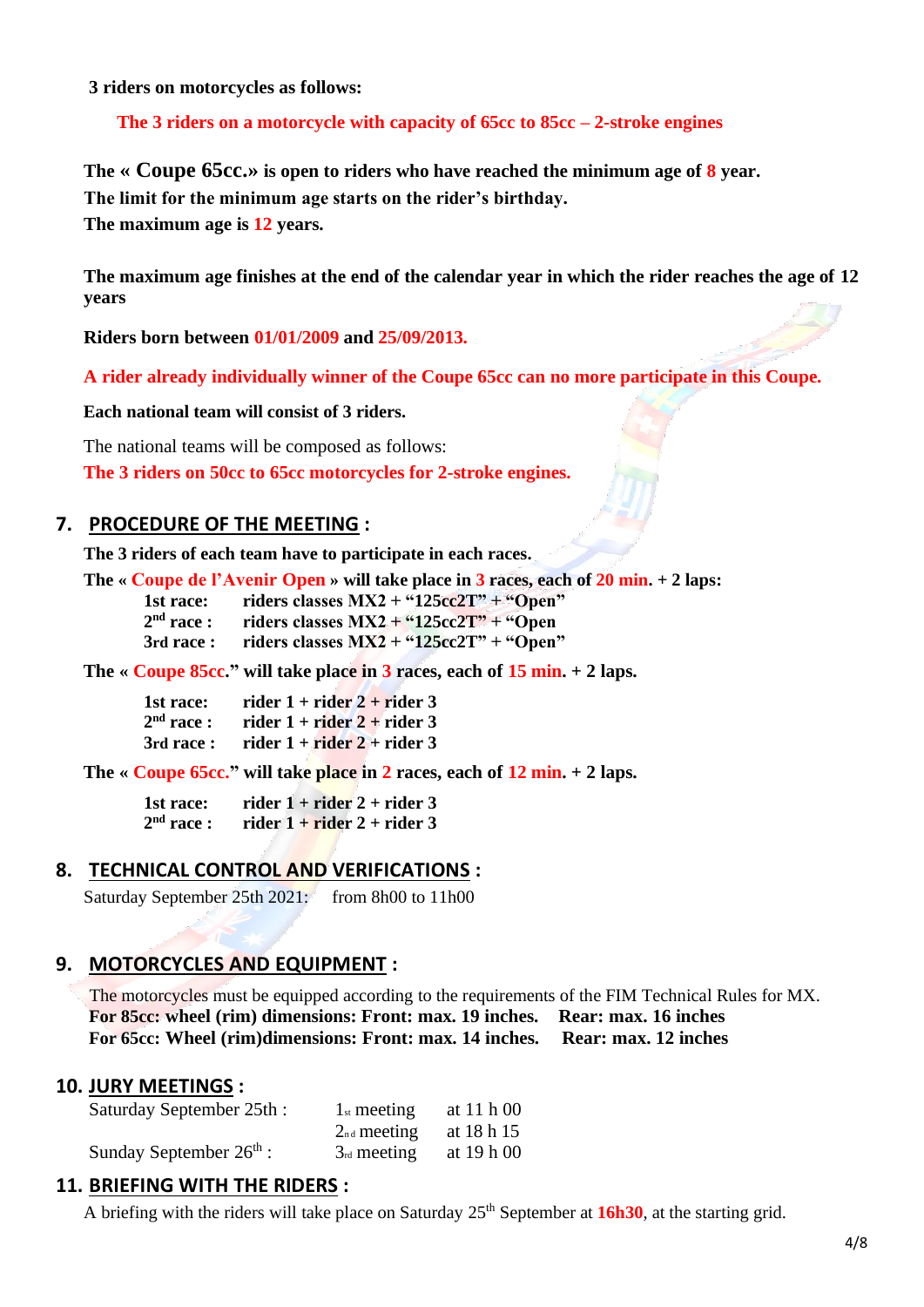## **12. NUMBER PLATES :**

- The starting numbers will correspond to the team's result in the Coupe de l'Avenir of the previous year and be allocated accordingly
- These starting numbers will have to be worn inevitably by the riders.
- The numbers of the riders will be allocated by the organiser and will be communicated to the participating Federations 2 weeks before the event.
- The side number plates must display the team's national flag.
- The numbers of the riders must imperatively be placed on the front number plate.
- The colours of the front number plates are as follows :
- **For the Coupe de l'Avenir Open:**
	-
	-

o Motorcycles EMX2t&Open **white background with black numbers** o Motorcycles EMX125&250: **black background with white numbers**

• **For the Coupe 85cc**: **white background with black numbers**

• **For the Coupe 65cc: blue background with white numbers**

• **For the winning team of previous year's "Coupe de l'Avenir Open", "Coupe85cc" or "Coupe65cc**" : a **RED** front number plate with white numbers can be used.

#### **13. PRACTICES AND RACES : See enclosed Timing**

#### **14. START :**

Maximum 16 teams at the start, so 48 riders at the grid.

#### **Qualification Race:**

The starting position of each team for the qualification race will be determined by the total of the best times of the 2 best riders realized during the timed practices.

In case of a tie, the best time of the 3rd rider will be taken into account.

#### **Races on Sunday:**

The starting positions of each team for the 3 races will be determined by the sum of the places of the 2 best riders of the team realized during the qualification race.

In case of a tie, the result of the 3rd rider will be taken into account.

Team managers are free to decide on the allocation of the assigned starting positions within their team, who will be the  $1^{st}$ , the  $2^{nd}$  and the  $3^{rd}$  rider of the team to go to the starting grid.

All motorcycles must be in the waiting zone **10 minutes** before the start of each race. See enclosed Timing.

#### **15. TEAM PRESENTATION :**

The presentation of the teams will take place on Sunday before the 1<sup>st</sup> race at **11h20** on the podium. All the riders must be in the waiting zone at **11h10.**

## **16. RESULTS AND CLASSIFYING :**

The winner of each race obtains one point, the  $2<sup>nd</sup>$  two points, the  $3<sup>rd</sup>$  three points etc…..irrespective of the class.

All the riders participating in the Race will be classified in order of finish and number of laps completed ; i.e. all riders finishing on the same lap as the winner will be classified in the order they cross the finish line, followed by the riders with one less lap, then two laps and so on. Riders must cross the finish line within 5 minutes of the arrival of the winner, i.e. riders have 5 minutes to complete the lap or it will not be counted in their result. The procedure to determine the classification in the results of riders who do not complete the lap within 5 minutes after the arrival of the winner will be according to the number of laps completed, and in the event of a tie, according to their finishing order at the end of the preceding lap.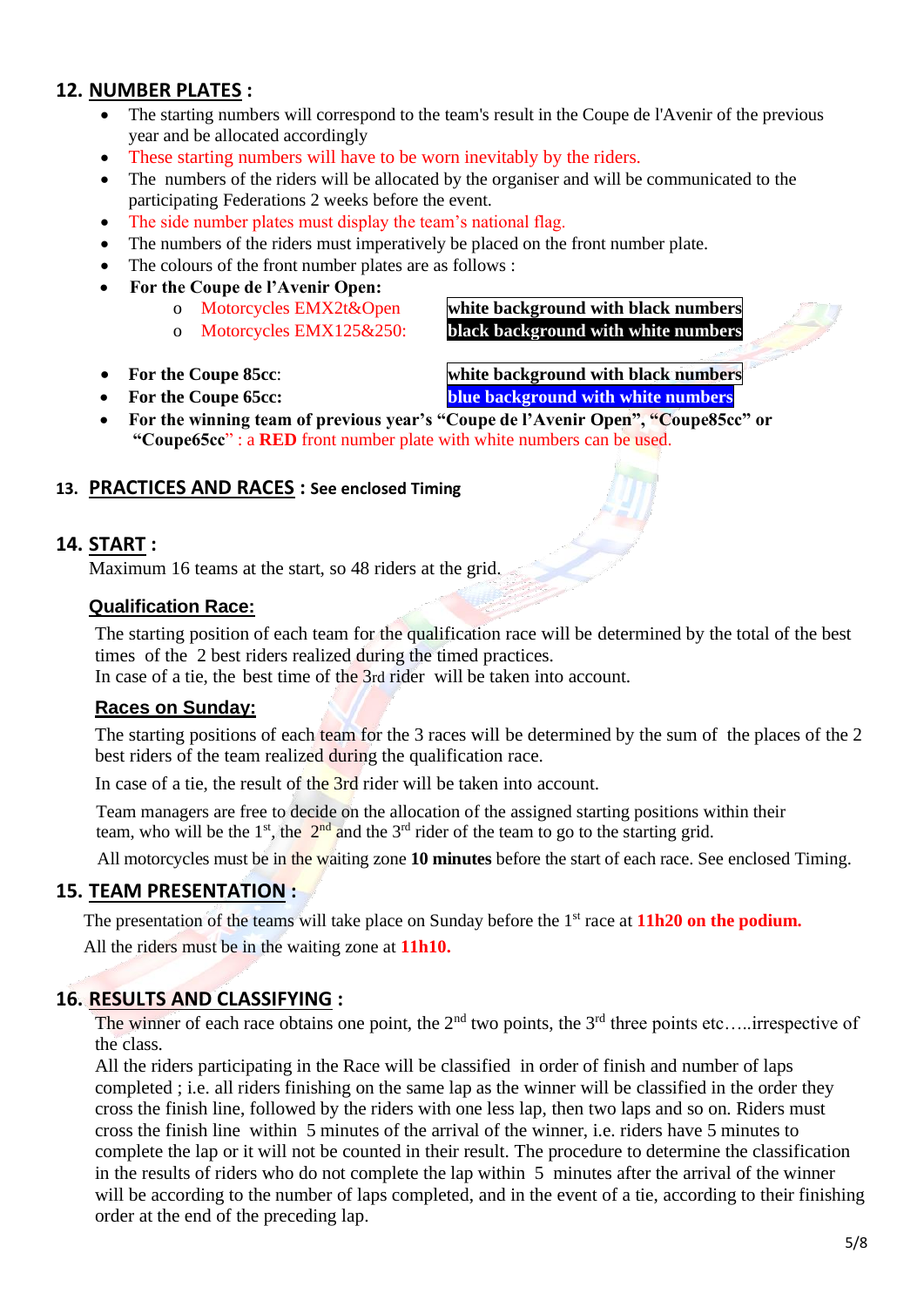- A) The winning Team of the « Coupe de l'Avenir Open », the "Coupe85cc" or the "Coupe65cc" is determined as follows:
	- 1) The winning team is the one having gained the smallest total number of points after having added the best 7 results of its riders for the Open Cup and 85cc, the 5 best results of its riders for the Coupe65cc.
	- 2) In case of a tie the results will be established as follows:
		- a) The Team whose riders have obtained the highest number of 1st , 2nd places, etc. amongst the 7 best results for the Open Cup and 85cc, the 5 best results for the 65cc.
		- b) The Team whose riders have obtained the highest number of 1st places, 2nd places, etc. in the third heat.
		- c) The Team whose riders have obtained the highest number of 1st places, 2nd places, etc. in the second heat.
		- d) The Team whose riders have obtained the highest number of 1st places, 2nd places, etc. in the 1st heat.
		- e) If a tie still exists , the teams in question will be placed equal .
	- 3) These results will be completed by adding the teams not having obtained 7 results . For these teams the same system will be used for classification and breaking ties.
- B) The final individual results are determined as follows :
	- a. Each rider winning individually the "Coupe de l'Avenir Open", the "Coupe 85 cc" or the "Coupe 65 cc" is the one who has gained the smallest number of points after having added his results in the 2 races for the Cup 65 cc, in the 3 races for the Cup 85 cc and the Open Cup (the same result/points scored by the rider for the teams standings will also be used for the individual standings).
	- b. In case of a tie between 2 or more riders in the individual results, the rider with the best position in the last race will be given the advantage.
	- c. These results will be completed by adding those riders who did not obtain 3 results. For these riders the same system will be used for classification and breaking ties.

# **17. "Joël Robert Trophy" :**

**In homage to our regretted godfather and initiator of the Coupe de l'Avenir, the "Super Trophy" will henceforth bear his name.** 

**The " Joël Robert Trophy " will be given to the best Nation present with 3 riders in each Cup (Open Coupe de l'Avenir, 85cc Cup and 65cc Cup).**

**The Nation winning the "Joël Robert Trophy" must return and bring this Cup back the following year.**

#### **Regulations « Joël Robert Trophy »**

- 1) The Nation winning the « Joël Robert Trophy » is the one having gained the smallest total number of points after having added the 3 results of its teams, the result of the team in the Coupe 65cc, the result of the team in the Coupe 85cc and the result of the team in the Coupe de l'Avenir Open.
- 2) In case of a tie, the Nations with equal points will be classified according to their positions in the Coupe de l'Avenir Open.
- 3) These results will be completed by adding the Nations with only 2 results. In case of a tie between 2 or more Nations, the Nations in question will be placed equal.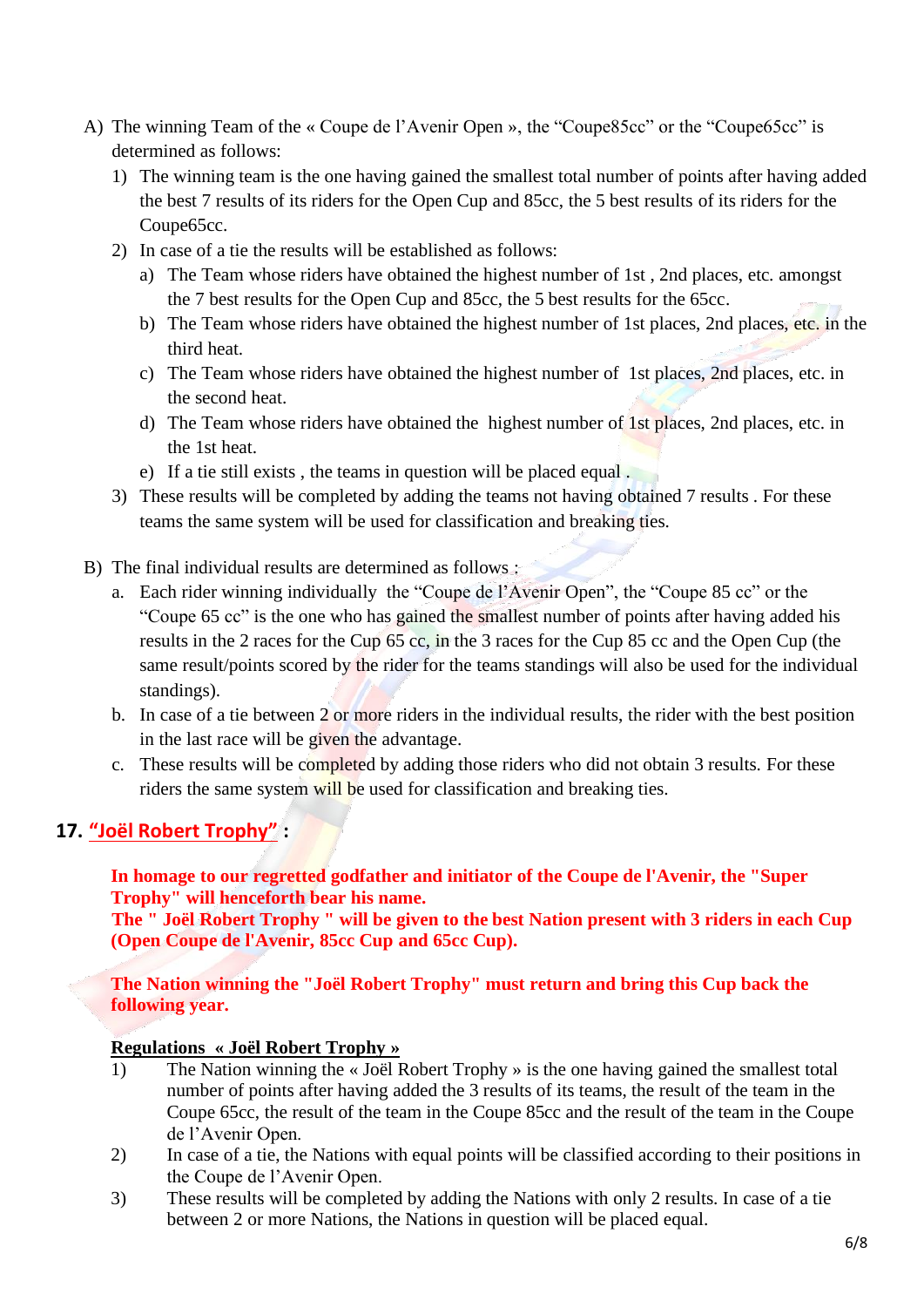4) These results will be completed by adding the Nations with only 1 result. In case of a tie between 2 or more Nations, the Nations in question will be placed equal.

## **18. FUEL :**

In accordance with the FIM specifications.

## **19. INSURANCE :**

By endorsing the application form for entry, the FMN of the rider certifies that the rider is insured in accordance with the FIM requirements.

The organizer has contracted third party insurance in accordance with Art. 110.1.1 of the FIM Sporting Code.

The organizer disclaims all responsibility for damage to a motorcycle, its accessories and components arising out of an accident, fire, theft or other incident.

## **20. ENVIRONMENT & PADDOCK :**

- **EXECUTE:** Respect responsible for parking as well as the space reserved for each vehicle
- Follow the signs to access the site, do not destroy fences and respect the plantations,
- Observe the safety instructions not only for you but also for the drivers ... respect the neutral zones,
- Do not cross the track during races and for any reason whatsoever,
- Only emergency services can provide assistance to pilots,
- Keep your environment clean, use garbage cans well as trash bags distributed to pilots,
- Use sanitary facilities (WC / SHOWER) placed at your disposal, keep them clean, think of those who follow you
- Follow the instructions of the marshals
- Use containers placed at your disposal for oil and tires,
- The use of an environmental mat is required
- It is totally forbidden to wash the bikes in the paddock, a washing station is available. **Only water, without the addition of chemical products (detergent/soap) is permitted.**
- **To avoid tear-offs in the grazing-land, causing problems for the cattle, the use of** *tear-off goggles* **is forbidden. Only** *roll-off goggles* **are allowed.**
- $\blacksquare$  It is fully prohibited of making fire on the site
- **It is strictly forbidden to ride in the paddock and along the track with "Pit-Bike" or any motorized bike under penalty of sanctions.**
- Respect the handicaped people, help them to enjoy the wonderful spectacle allowing them to see it.
- No glass bottles are allowed on the site,
- Keep dogs on a leash and some breeds, do not forget their muzzle.

## **21. PROTESTS:**

Any person; rider, team, sponsor, manufacturer, official, etc; holder of a FIM/FIM-EUROPE/FMB licence and concerned by a decision taken during the meeting under the authority of the FMB, has the right to lodge a protest against that decision.

Generally, protest against the eligibility of a rider, team or a motorcycle entered, must be made before the start of the official practice.

All protests against results must be presented to the Jury within 30 minutes following the announcement of the results.

Protest must be lodged according to the FMB Disciplinary Code and be accompanied by a fee of 115  $\epsilon$ . If the protest entails dismantling of a motorcycle, the protest fee must be accompanied by an